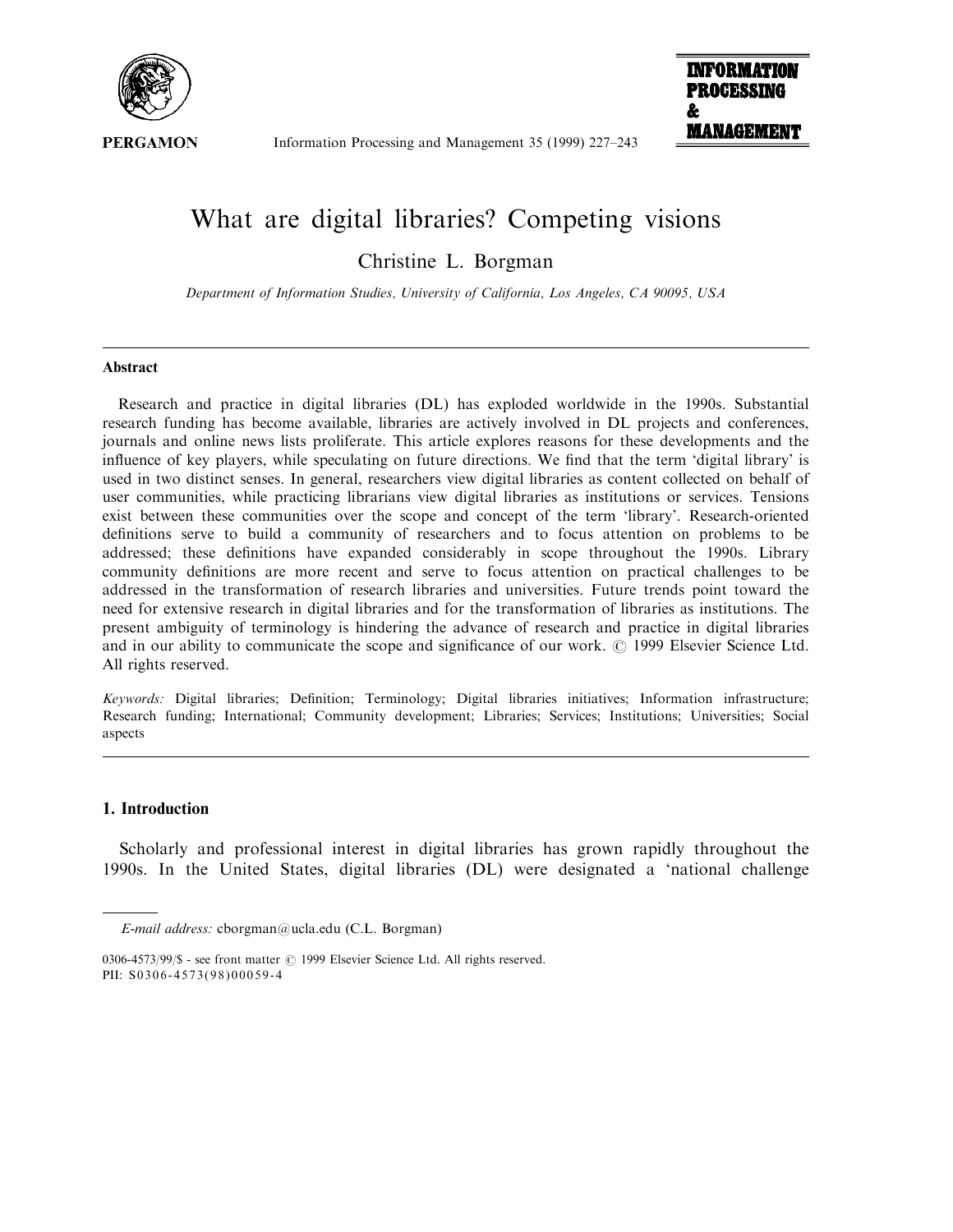application area' under the High Performance Computing and Communications Initiative (HPCC) and a key component of the National Information Infrastructure (Office of Science and Technology Policy, 1994). The Digital Library Initiative (1994–1998) involved three U.S. federal agencies. The Digital Libraries Initiative, Phase II (1998–2003) involves eight agencies, indicating the expansion of interest and scope over this short period of time. An international digital libraries program was recently announced by the National Science Foundation, extending the range of partnerships. The United Kingdom has the Electronic Libraries Programme (eLib) (http://ukoln.bath.ac.uk/elib/) and many DL research projects are under way in Europe, Asia and elsewhere, whether under DL-specific funding initiatives or funding from other areas.

During this time period, multiple domestic and international digital libraries conferences were established and digital libraries topics were introduced at meetings in a variety of disciplines and professions. Several new print and online journals on DLs were founded. Online distribution lists with news of DL projects proliferate. Libraries are undertaking projects in digital imaging, document management and network services.

Why all of this interest and activity? Did an urgent research and development problem lead to large amounts of grant funding? Did the availability of grant funding create opportunities for a new research area? Did successful research lead to practical developments? Did practical problems lead to research on solutions? Is digital library research and practice a definable area of interest, or has 'digital library' merely become an umbrella term for a wide array of information and technology projects?

Causal relationships are notoriously difficult to establish. At the rate that the trees of digital library research and practice currently are growing, it is difficult to grasp the shape and size of the forest. We expect the answers to these questions to become clearer in hindsight, a few years from now. Yet actions we take now and perceptions that we form, may influence the shape of that forest profoundly. A special issue on digital libraries offers an appropriate venue to take stock of where we are. This article describes the emergence of communities of digital library research and practice, explores definitions of digital libraries arising from these communities and speculates on future directions.

This is an opinion piece by an active player in U.S. and international DL research activities, intended to provoke discussion in these emerging communities. The opinions expressed are my own and should not be attributed to any of the organizations or collaborators with whom I have worked. In addition to the usual literature review, the paper draws upon related work published elsewhere, including my forthcoming book (Borgman, in press), a history of library automation (Borgman, 1997) and the report of a U.S. National Science Foundation workshop on Social Aspects of Digital Libraries (Borgman et al., 1996) that we conducted at UCLA.

## 2. Perspectives on digital libraries

In a few short years of research and development, already the term 'digital library' is used to describe a variety of entities and concepts. Definitions abound (Fox, 1993; Fox, Akscyn, Furuta & Leggett, 1995; Levy & Marshall, 1995; Lucier, 1995; Lynch & Garcia-Molina, 1995;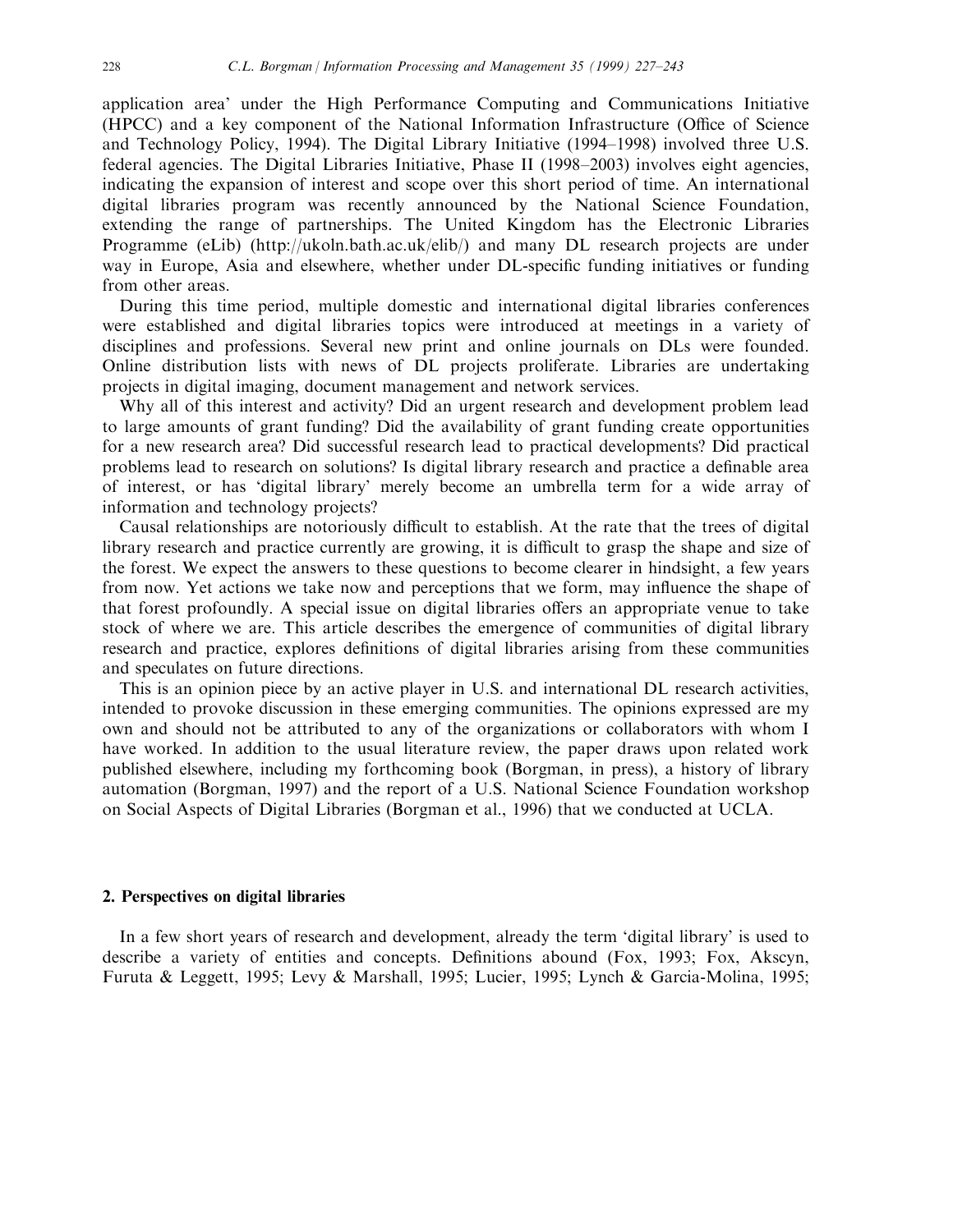Zhao & Ramsden, 1995; Bishop & Star, 1996; Lyman, 1996; Lesk, 1997; Waters, 1998a; Greenberg, 1998). A review of these definitions indicates that in general, researchers focus on digital libraries as content collected on behalf of user communities, while librarians focus on digital libraries as institutions or services. These communities are not mutually exclusive. Some researchers are focusing on practical problems related to institutions and services and some practitioners are participating in research teams addressing issues of content, collections and communities. In this section we examine possible explanations for these contrasting perspectives. In Section 3 we return to specifics of digital library definitions.

# 2.1. Research versus practice

Despite building upon a foundation of decades of research and practice in related areas, the term 'digital library' is relatively new. The availability of research funding under this term has attracted scholars and practitioners from a variety of backgrounds, some of whom have minimal prior knowledge of related areas such as information retrieval, computer networks, cataloging and classification, library automation, archives or publishing. Sometimes other research topics were simply relabeled 'digital libraries', adding to the confusion. The rapid growth in computing networks, databases and public awareness have contributed to a bandwagon effect in hot topics such as digital libraries, digital archives and electronic publishing. Only as an area matures do people give serious thought to rigorous definitions.

One reason for the confusion of terminology is that research and practice in digital libraries are being conducted concurrently at each stage of the continuum from basic research to implementation. Some people are working on fundamental enabling technologies and theoretical problems, others are working on applications, others are studying social aspects of digital libraries in experimental and field contexts and yet others are deploying the results of earlier research. Their concerns and foci are understandably different.

The variety of concerns within the digital libraries research community reflects the interdisciplinary nature of the topic. Scholars based in computer science are largely concerned with enabling technologies and networks. Scholars based in library and information science are largely concerned with content, organization, user behavior and publishing. Those based in sociology or economics are more likely to concern themselves with social context and economic models, respectively. Topics such as human–computer interaction, interface design and service delivery often cross all of these disciplines and more. Scholars based in application areas such as education, geography, health or arts and humanities may combine any of these areas with expertise in their problem domain. Many, if not most, digital libraries projects draw upon the expertise and research results of multiple disciplines.

Research and practice have a symbiotic relationship. Interesting research problems often arise from practice. Scholars attempt to isolate problems for research purposes and then provide solutions to practitioners for implementation. Partnerships between researchers and practitioners are fundamental to the design of current funding initiatives, encouraging such relationships. Universities are ever more eager to establish partnerships between scholars and industry, in hopes of cross-fertilizing ideas and acquiring new funding sources.

Definitions can serve many purposes, one of which is to provide a focal point for a community. Research-oriented definitions are intended to highlight significant research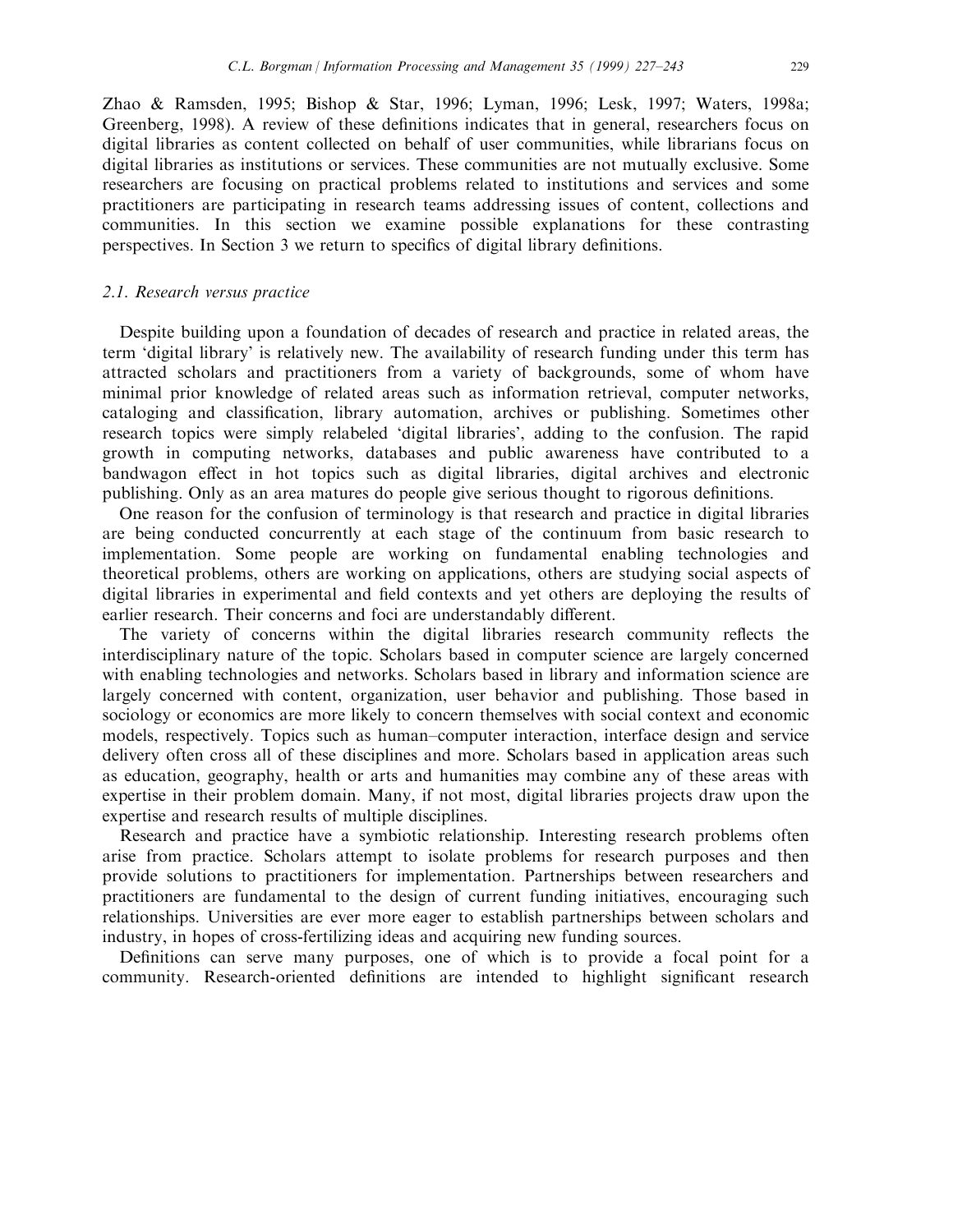problems and the relationships between them. They also are intended to attract other scholars, with the goal of achieving a critical mass of researchers to address a given set of problems. Such definitions are more useful in directing attention to research problems than for drawing explicit boundaries.

Practice-oriented definitions are intended to highlight current and anticipated practical challenges. Research libraries in particular are focusing attention on the changing nature of the university, the evolution of libraries as institutions, the role that libraries play in serving the university community and how that role is changing with the advent of digital collections and services. Librarians are faced with formulating visions for the future of their institutions and services while managing daily operations that may serve tens of thousands of users. The Digital Library Federation is a consortium of major research libraries whose purpose is to draw attention to these challenges. Their working definition (Waters, 1998a) is a means of framing the practical, rather than research, problems they face as a community.

# 2.2. Community building efforts

Researchers and practitioners alike are engaged in deliberate efforts to build communities of interest around digital library issues. Funding agencies are building communities to address digital libraries research problems. They do so through workshops that bring together current and prospective grantees to identify research problems. The first digital libraries initiative also held semi-annual meetings of all the funded research teams, inviting selected observers from the research and practice communities as well. Proposals and collaborative efforts often evolve directly or indirectly from such meetings. Similarly, the Digital Library Federation is an intentional effort to build a community of librarians around practical issues. They do so by collaborating on projects, sharing expertise and publicizing their initiatives and accomplishments.

The many digital libraries conferences play important roles in community building, as do journals and online news services. Early conferences were organized by individual universities and agencies. Later conference series were supported by professional societies, most notably the Association for Computing Machinery Digital Libraries conferences (Fox & Marchionini, 1996) and the Advances in Digital Libraries conferences, first supported by the IEEE in 1998 (Proceedings of the IEEE, 1998). Sessions at related conferences assist in forming and extending communities of research and practice.

### 2.3. Framing the issues

Digital libraries are attracting interest in many disciplines and professions. While increased participation leads to the cross-fertilization of ideas, it also results in disputed territory and terminology. Lynch (1993) was prescient in noting that the term 'digital library' is problematic because it obscures the complex relationship between electronic information collections and libraries as institutions. Greenberg (1998, p. 106) comments that "the term 'digital library' may even be an oxymoron: that is, if a library is a library, it is not digital; if a library is digital, it is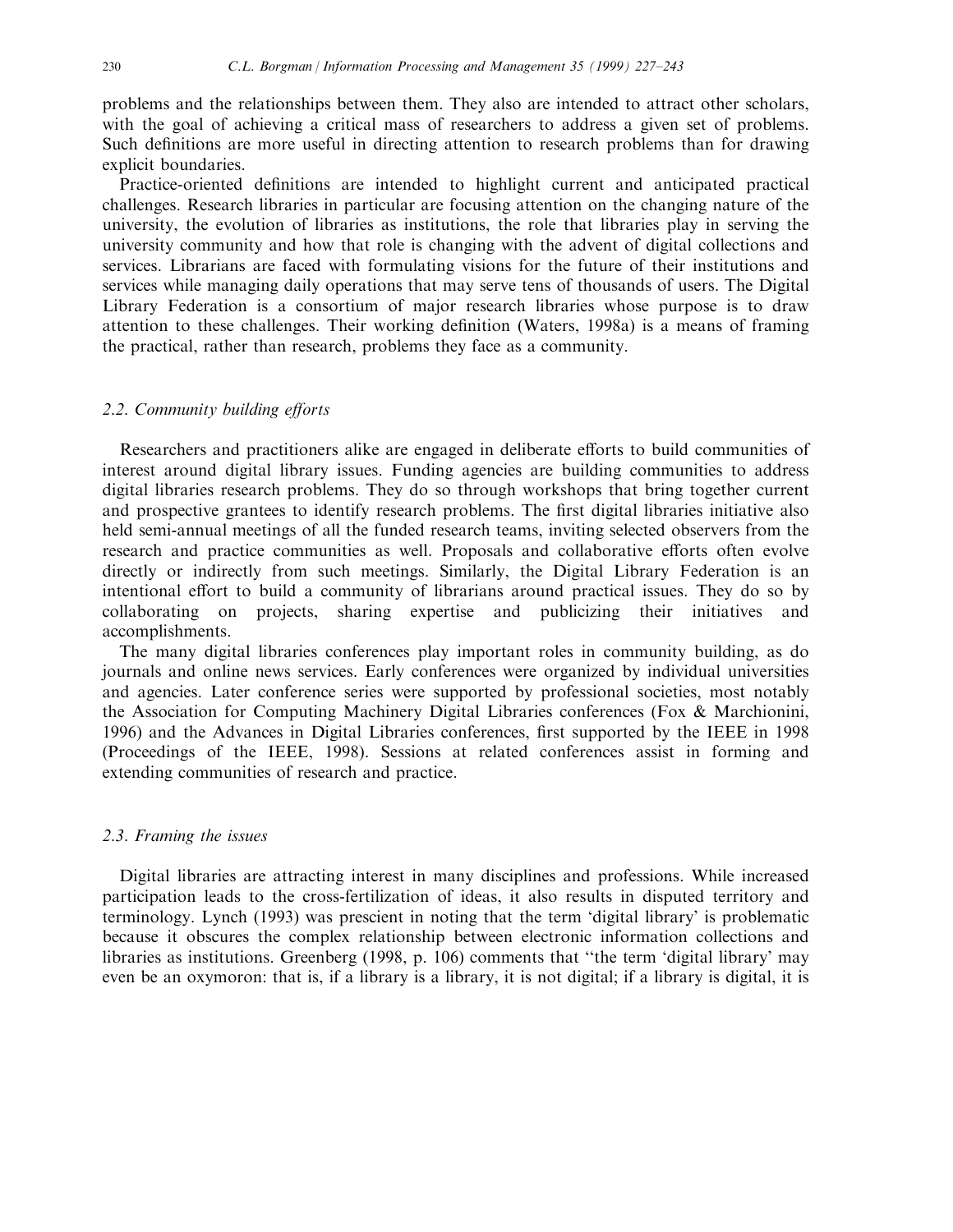not a library". Battin (1998, pp. 276–277) rejects the use of the term 'digital library' on the grounds it is "dangerously misleading".

As is evident from the definitions presented in the next section, librarians tend to take a broad view of the concept of a 'library'. Stated in general terms, they see libraries as organizations that select, collect, organize, conserve, preserve and provide access to information on behalf of a community of users. Libraries have existed for many centuries and their social role and practices have evolved through many forms of civilization and many formats of media. With the advent of computer networks and digital media, libraries will employ yet another delivery system for yet another form of media. In this sense, the term 'digital library' connotes 'the future library', in which the institution is transformed to address the new environment in which it exists. A sense of continuity and the maintenance of information resources over time ('conserve, preserve') is implicit as well.

Most of the definitions arising from the research community, especially those set forth by computer scientists, tend toward a narrower view of the concept of a 'library'. Their emphasis is on databases and information retrieval and thus on collecting, organizing and providing access to information resources. Much of the richer social and institutional context, services and conservatorship are outside the scope of research-oriented definitions of digital libraries. The narrow scope of the term 'library' follows from earlier uses in computer science research and practice in reference to any collection of similar materials. Rooms housing magnetic tapes are referred to as 'tape libraries' and the clerks who check tapes in and out are referred to as 'tape librarians', much to the dismay of professional librarians who hold graduate degrees in the field.

The term 'digital library' serves as a convenient and familiar shorthand to refer to electronic collections and conveys a sense of richer content and fuller capabilities than do terms such as 'database' or 'information retrieval system'. At the same time, such uses of the term convey a far narrower sense of a library than one of a full-service institution with long-term responsibilities. Predictions by computer scientists of a declining role for librarians in a digital age (e.g. Odlyzko, 1995, 1997; Schatz, 1997) are predicated on a constrained view of the present and future role of libraries.

Despite the tensions between these perspectives, the communities have not engaged in direct discussion to the extent that might be expected. While the U.S. digital libraries initiatives have shaped the direction of research activities, the library community has made little mention of them or of their influence on conceptions of library services. A salient example is the widelycited *Books*, bricks and bytes: libraries in the twenty-first century, first published as a special issue of Daedalus (Books, Bricks & Bytes, 1996) and re-issued as a monograph (Graubard & LeClerc, 1998). The only mention of the digital libraries initiatives is in a piece by the director of the German National Library (Lehmann, 1996); Keller (1998) comments on this point as well. Similarly, only one mention of the digital libraries initiatives can be found in a significant new book on academic information resources for the 21st century published by the Council on Library and Information Resources and the Association of American Universities (Hawkins  $\&$ Battin, 1998). That mention is by Waters (1998b), the head of the Digital Library Federation.

On the research front, some in library and information science (LIS) take computer scientists to task for reinventing their research on organization of information, information retrieval, user interfaces and related topics; they are more likely to do so in conference discussion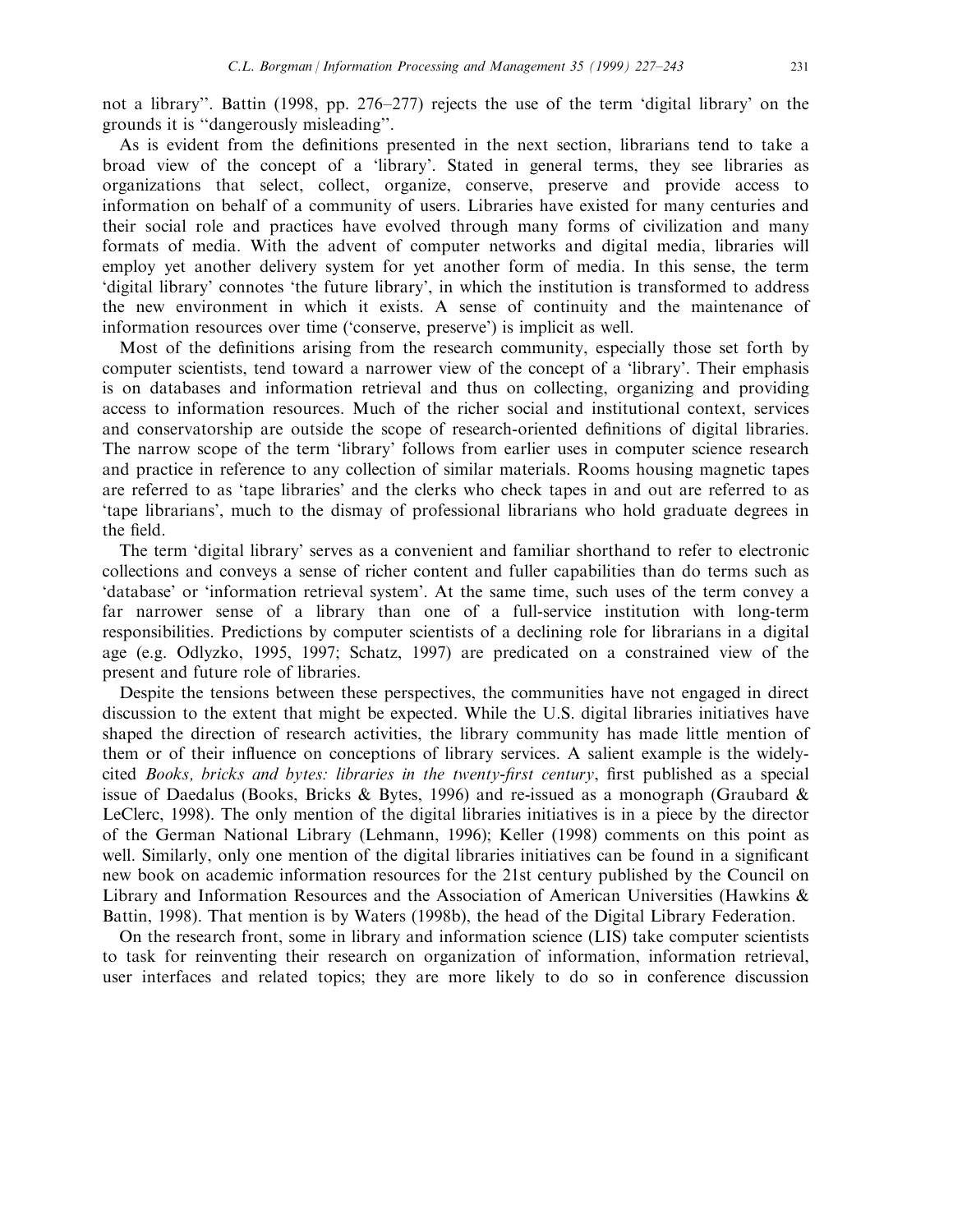sessions or in private than in print, however. Computer science researchers counter that LIS researchers are bound by a narrow paradigm and pay insufficient attention to computer science accomplishments. Such sniping increases tensions and is counterproductive to achieving common goals.

Encouraging signs of cooperation and engagement are evident as well. Digital libraries conferences, while dominated by researchers, are drawing contributions and attendance from the practitioner community as well. The diversity of meaning of the term 'digital library' continues to be evident in conference programs, however, with odd juxtapositions of papers that bear more similarity in title than in content.

Another sign of cooperation is the emergence of international digital libraries meetings and workshops that draw a balanced audience of researchers and practitioners. A good example is the recent First Asia Digital Libraries Workshop (Yen & Yang, 1998). The organizers were explicit in their intent to attract an emerging community to the event and then to address the mutual interests of those involved. They devoted conference time to the ways and means of developing a community around digital library issues in the Asia-Pacific region. An international conference with similar goals is planned for the spring of 1999 in Dubrovnik, Croatia, entitled CoLIS 3: Third International Conference on Conceptions of Library and Information Science, with the theme of "Digital libraries: interdisciplinary concepts, challenges and opportunities".

The most significant cooperation may come in the next rounds of research funding for digital libraries. As the scope of these programs expands, expertise and resources resident in the library community will be essential to successful research. Similarly, expertise in networks, enabling technologies and related areas resident in the computer science community will be essential as well. Hopefully, increased collaboration will enhance mutual respect for and learning about each other's fields.

## 3. Defining digital libraries

We return to the development of definitions of the term 'digital library' arising from the research and practice communities. First we explore the origin and evolution of researchoriented definitions, then examine definitions set forth by library practitioners. Lastly we consider how these definitions might be applied to the array of extant electronic databases, many of which are referred to as 'digital libraries'.

## 3.1. Digital libraries as content, collections and communities

Digital library research builds upon a long history of related work in information retrieval, databases, user interfaces, networks, information seeking, classification and organization, library automation, publishing and other areas. It dates back several decades or centuries, depending on what is included for consideration. We include in the research community scholars studying information-related problems that they or others have labeled 'digital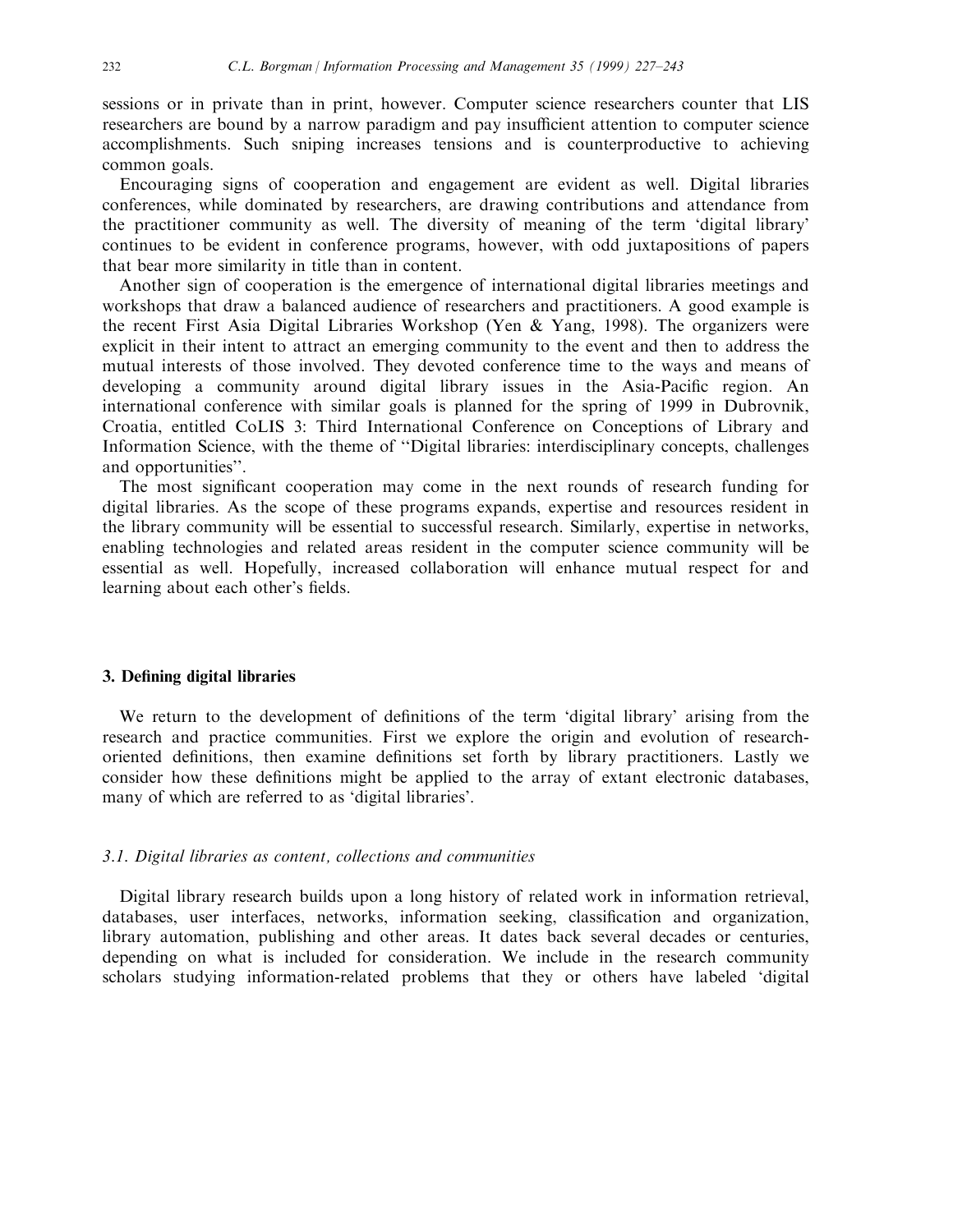libraries'. Most of these scholars are affiliated with academic departments or research groups in computer science, library and information science, or information studies, but some are located in related areas such as sociology, psychology, communication or economics, or in application areas such as education, geography, health sciences or the arts and humanities.

Definitions of digital libraries arising from the computer and information science research community have evolved in scope and content throughout the 1990s. The two initiatives funded by the multiple U.S. federal agencies (National Science Foundation, 1993, 1998)<sup>1</sup> were particularly influential in defining the boundaries of digital libraries research. The definitions were not established by the funding agencies alone. Rather, they arose from the many research workshops and conferences that took place before and during the initiatives, as well as from publications by researchers.

## 3.2. Research-oriented definitions

One of the first meetings to focus directly on digital libraries issues was a 1991 workshop on "Future Directions in Text Analysis, Retrieval and Understanding" (summarized in Fox, 1993) and a white paper on electronic libraries that followed from it (Lesk, Fox  $\&$  McGill, 1991). The resulting excitement led to more workshops that refined a research agenda and eventually led to the digital libraries initiatives.

The earliest research-oriented definition appears to be one that I proposed in 1992 for what were then called 'electronic libraries'. It was included in a sourcebook of materials for those preparing proposals to the Digital Library Initiative (Fox, 1993). Summarizing from workshops conducted in 1991 and 1992, this definition states that a National Electronic Library is  $(1)$  a service;  $(2)$  an architecture;  $(3)$  a set of information resources, databases of text, numbers, graphics, sound, video, etc. and (4) a set of tools and capabilities to locate, retrieve and utilize the information resources available. The users of a national electronic library would include students, teachers/professors, researchers/scholars, librarians, authors, publishers, information providers and practitioners. Contributors of information resources would include publishers, universities, professional societies, libraries, authors, editors and compilers.

The above definition remains among the most comprehensive by including services, architecture, content, enabling technologies, users and content. It provided a basis for further discussion and refinement. The Digital Library Initiative, announced in September, 1993 (and since dubbed 'DLI-1'), defined the term only implicitly (National Science Foundation, 1993), stating that "Information sources accessed via the Internet are the ingredients of a digital library". Further, "the problem for research and development is... to achieve an economically

<sup>&</sup>lt;sup>1</sup> The Digital Library Initiative (1994–1998) was jointly funded by the U.S. National Science Foundation, Computer and Information Science and Engineering Directorate; the Advanced Research Projects Agency Computing Systems Technology Office and the Software and Intelligent Systems Technology Office and the National Aeronautics and Space Administration. The Digital Libraries Initiative, Phase II (1998–2003) is funded by the above three agencies plus the National Library of Medicine, the Library of Congress and the National Endowment for the Humanities, in partnership with the National Archives and Records Administration and the Smithsonian Institution.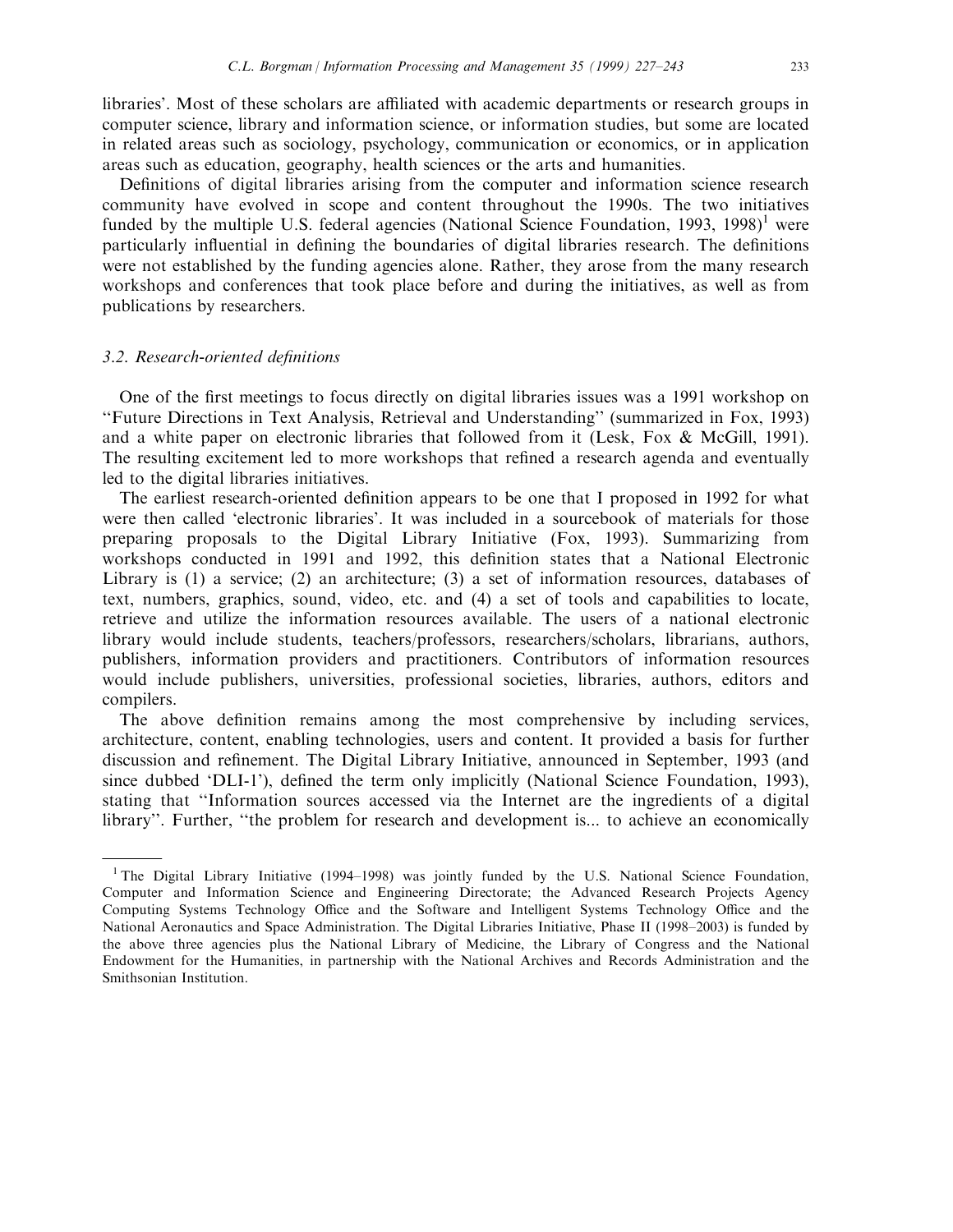feasible capability to digitize massive corpora of extant and new information from heterogeneous and distributed sources; then store, search, process and retrieve information from them in a user friendly way". Note the use of the singular form, 'digital library', having evolved from the goal of 'a national electronic library'.

The goals of DLI-1 were modest by today's standards. Research was supported in three areas: (1) capturing data and metadata of all forms (text, images, sound, speech, etc.) and categorizing and organizing them, (2) advanced software and algorithms for browsing, searching, filtering, abstracting, summarizing and combining large volumes of data, imagery and all kinds of information and (3) the utilization of networked databases distributed around the nation and around the world.

The notion of a digital library and goals for research continue to be refined through workshops, conferences and scholarly writing. A 1995 NSF workshop that addressed scaling and interoperability issues in digital libraries resulted in several definitions, the most general of which defines a digital library as a system that provides "a community of users with coherent access to a large, organized repository of information and knowledge" (Lynch & Garcia-Molina, 1995). Content, collection and community all are included in this definition, as well as the requirement that the content be organized.

One of the primary outcomes of the NSF-sponsored Social Aspects of Digital Libraries workshop was a definition of the term 'digital libraries'. We broadened the scope to encompass two complementary ideas (Borgman et al., 1996):

- 1. Digital libraries are a set of electronic resources and associated technical capabilities for creating, searching and using information. In this sense they are an extension and enhancement of information storage and retrieval systems that manipulate digital data in any medium (text, images, sounds; static or dynamic images) and exist in distributed networks. The content of digital libraries includes data, metadata that describe various aspects of the data (e.g. representation, creator, owner, reproduction rights) and metadata that consist of links or relationships to other data or metadata, whether internal or external to the digital library.
- 2. Digital libraries are constructed, collected and organized, by (and for) a community of users, and their functional capabilities support the information needs and uses of that community. They are a component of communities in which individuals and groups interact with each other, using data, information and knowledge resources and systems. In this sense they are an extension, enhancement and integration of a variety of information institutions as physical places where resources are selected, collected, organized, preserved and accessed in support of a user community. These information institutions include, among others, libraries, museums, archives and schools, but digital libraries also extend and serve other community settings, including classrooms, offices, laboratories, homes and public spaces.

The above definition extends the scope of digital libraries in several directions, reflecting the contributions of scholars from a dozen disciplines. It moves beyond information retrieval to include the full life cycle of creating, searching and using information. Rather than simply collecting content on behalf of user communities, it embeds digital libraries in the activities of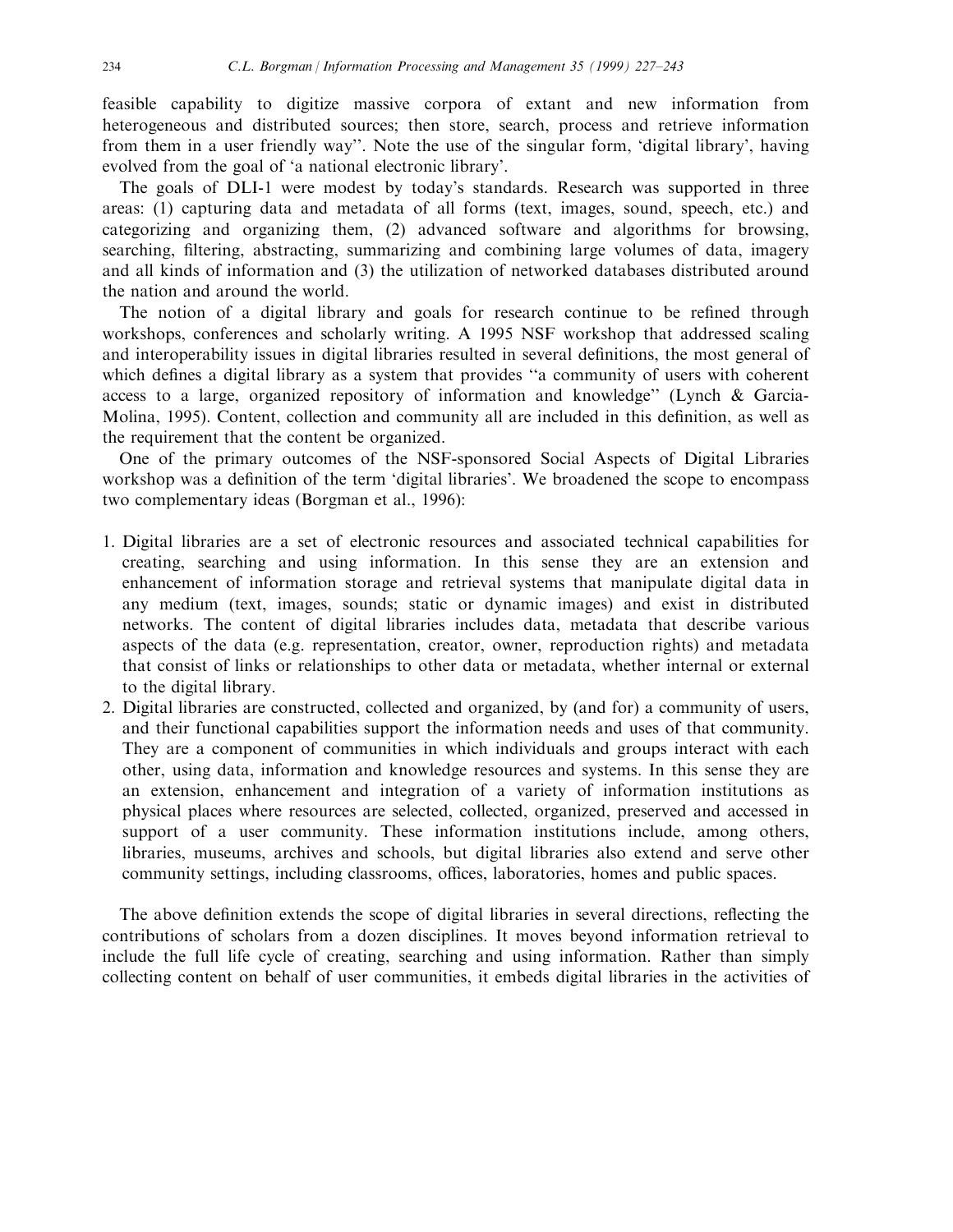those communities and it encompasses information-related activities of multiple information institutions.

Like the first initiative, the call for proposals for the Digital Libraries Initiative, Phase II (National Science Foundation, 1998) does not include an explicit definition of the term 'digital library'. Rather, the call notes that since the first initiative, "the definition of a digital library has evolved". Compared to the first initiative, the DLI-2 call includes far more concern for social, behavioral and economic aspects of digital libraries and identifies research areas that encompass a broader range of academic disciplines, reflecting most of the issues raised in the definition from the Social Aspects of Digital Libraries workshop. Most of the call focuses on research, which is divided into (1) human-centered research, (2) content and collections-based research and (3) systems-centered research. The remainder addresses testbeds and applications. Explicit in the call is a view of digital libraries as a component of a national and international information infrastructure. A sense of service to user communities is implicit in these new directions as well.

Other definitions require that digital libraries contain the full content of information resources in computer-readable form and often assume that they contain more than text alone (Fox et al., 1995; Levy & Marshall, 1995). Lesk (1997), in a book on 'practical digital libraries', defines a DL simply as "a collection of information which is both digitized and organized". Summarizing a broad array of DL definitions, Bishop and Star (1996) determined that three elements are necessary: (1) some sense of a collection, with some kind of organization; the content may be partly physical and partly electronic, or entirely electronic; (2) a collection that is not entirely bibliographic or exclusively a set of pointers to other material, it must contain some 'full-form online material' and may be in a variety of formats; and (3) a goal exists to link "audience, group, patron, or community with attributes of the collection", whether in the manner that physical collections are selected for an audience or in the sense of the virtual space that can be created around a community.

## 3.3. Defining elements of digital libraries

Several aspects of these definitions should be noted. One is that digital libraries are viewed as databases, albeit databases of rich content, whether full text, images, or combinations of media and representations. Much digital library research, particularly that conducted in departments of computer science, focuses on 'enabling technologies' such as database structure, retrieval algorithms, filtering, intelligent agents, network architecture and other necessary capabilities.

These definitions assume or require that content is collected on behalf of a user community. This aspect of the definition frames digital libraries in terms of their users, which also determines the tools and capabilities those users need to manipulate the content. Digital library research on information needs and uses, users, interface design and social context derives from these aspects of the definitions. The one definition that mentions institutions indicates that digital libraries can be extensions of libraries, museums, archives and schools, as well as extensions of work, education and leisure environments in which information resources are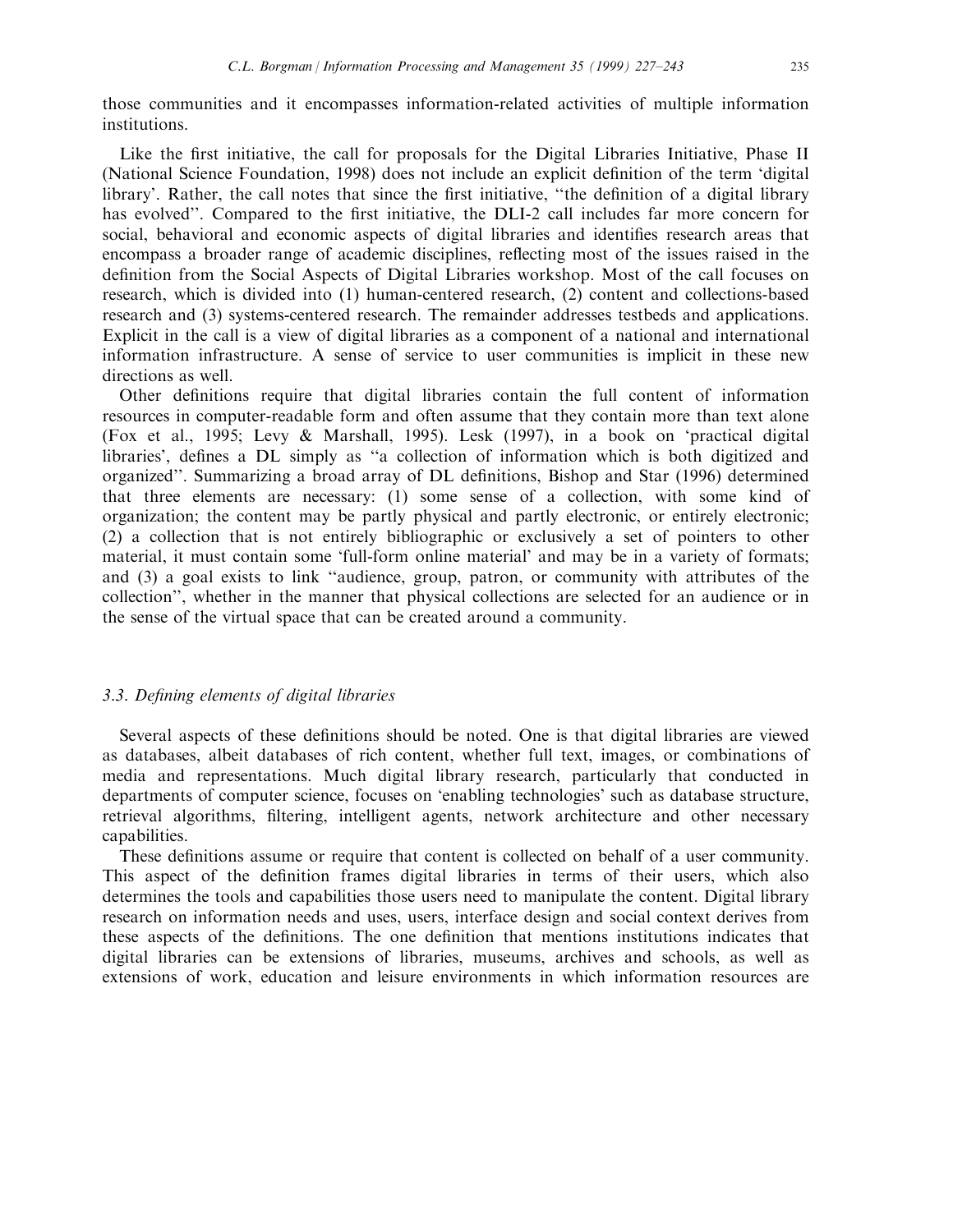used. The notion of 'community' remains problematic, as none of these definitions provide criteria for identifying or determining the scope of a user community.

Another noteworthy assumption, particularly in definitions originating in the U.S., is that digital libraries exist in distributed environments. This is not surprising, given that the U.S. digital libraries initiatives are closely related to information infrastructure development (Office of Science and Technology Policy, 1994; National Science and Technology Council, 1998). The DLI-1 (National Science Foundation, 1993) call for proposals begins by defining the Internet and setting the need for DL research in a network context. By the time DLI-2 was announced five years later (National Science Foundation, 1998), technical issues of operating digital libraries on computer networks had become core research concerns. These include interoperability, portability, data exchange, scalability, federation, extensibility and open network architectures.

## 3.4. Digital libraries as institutions or services

The terms 'digital library', 'electronic library' and 'virtual library' have appeared in the professional literature of library and information science for some years already, but rarely with explicit definitions. Lyman (1996), in an article entitled "What is a digital library? Technology, intellectual property and the public interest", explores concepts he views to be prerequisite to defining the concept of a digital library, such as electronic publishing and digital documents. Young (1996, p. 122) lists characteristics of digital libraries, saying they "provide personalized or custom services for accessing, assembling and analyzing information resources from a variety of diverse sources in many different formats".

Waters (1998a) provides the first succinct definition from a librarian's perspective. This is the working definition set forth by the Digital Library Federation (DLF):

Digital Libraries are organizations that provide the resources, including the specialized staff, to select, structure, offer intellectual access to, interpret, distribute, preserve the integrity of and ensure the persistence over time of collections of digital works so that they are readily and economically available for use by a defined community or set of communities.

Waters acknowledges that the DLF statement is broad and is intended to comprehend other uses of the term, including those of the digital libraries initiatives. However, it is distinct from the research-oriented definitions in several respects. The focus of the DLF definition is on the digital library as an organization whose services include the provision of information resources in digital forms. The institutional focus also adds the element of conservatorship in preserving integrity and ensuring persistence of digital collections. The DLF definition thus captures a much broader sense of the term 'library'.

The DLF definition captures the senses and sentiments implicit in descriptions of digital libraries by other library agencies. The Library of Congress' American Memory project, for example, is part of a 'national digital library'. Note the singular form 'digital library' in reference to an institution that provides many individual resources. American Memory is a project creating digital collections of historical photographs and related materials and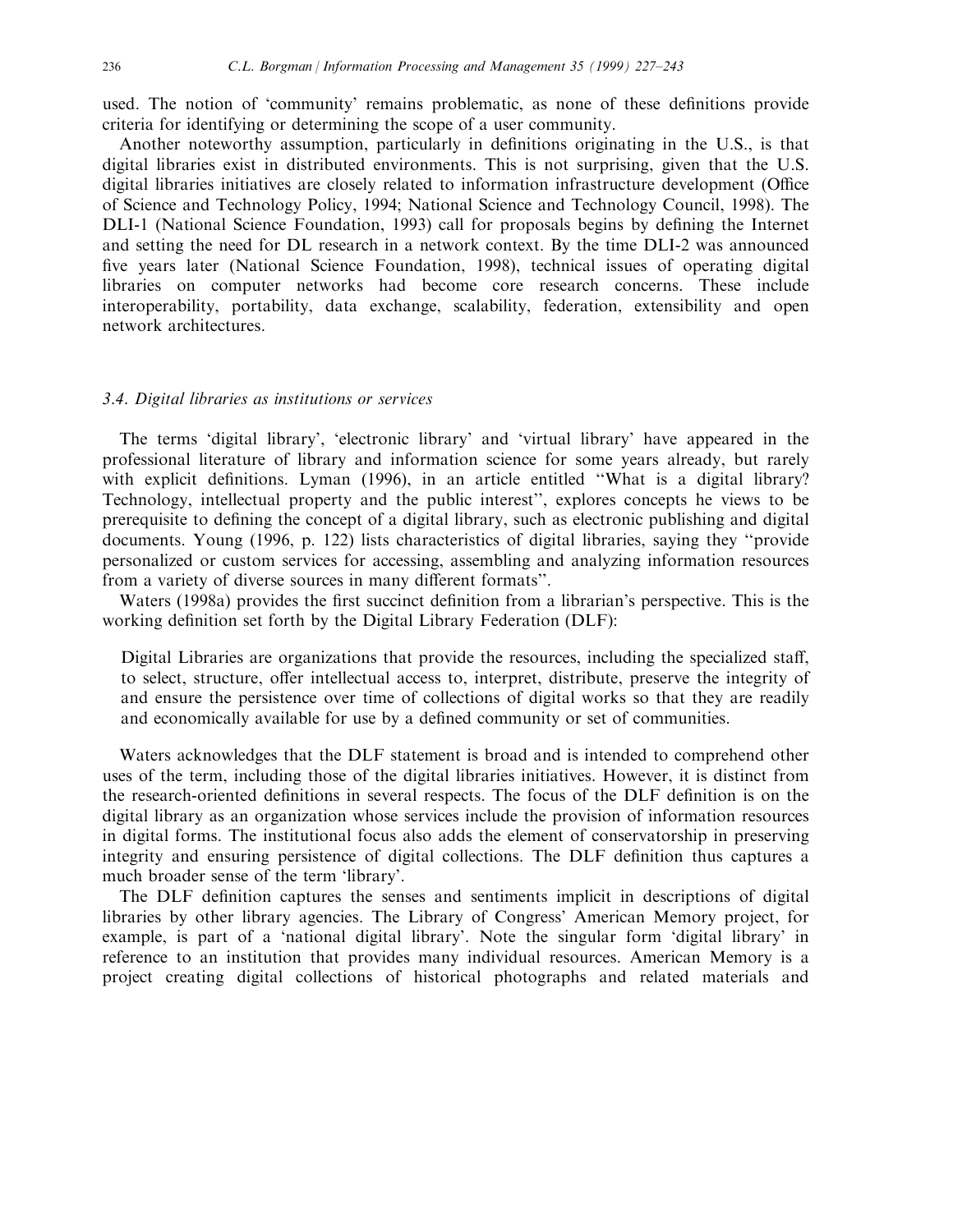providing public access via the Internet (http://memory.loc.gov). It is similar to projects undertaken by other members of the DLF (http://www.clir.org/programs/diglib/diglib.html).

The California Digital Library (CDL) is a 'tenth library' for the University of California, which has nine campuses (http://www.cdlib.org). Again we find the sense of an institution that offers services: "it is responsible for the design, creation and implementation of systems that support the shared collections of the University of California".

Funding for digital library projects in the United Kingdom is built upon a framework more similar to the DLF definition than to definitions arising from the U.S. digital libraries initiatives. Primary funding in the U.K. is provided by the Electronic Libraries (eLib) Program, which is a "program of collaborative partnerships between libraries, academic staff, publishers and others, to promote large scale pilot and demonstrator projects focusing on the components of a future electronic library service and to provide stimulus to its creation". (Rusbridge, 1998). ELib focuses on developing services rather than on basic research or enabling technologies. Libraries are the primary institutions involved, though eLib promotes partnerships with publishers, academic staff (university faculty in American parlance) and others.

Similarly, the summary report of the British Library's "Initiatives for Access Programme", entitled *Towards the Digital Library*, suggests a definition similar to that of the DLF (Carpenter, Shaw & Prescott, 1998). Mahoney, in an overview chapter, says: "We were clear from the beginning that for The British Library, and probably for most libraries, being a digital library would emphatically not mean being an exclusively digital library" (p. 11). Later, Mahoney implies that a digital library is a service: "the issue of how one moves... towards a more integrated form of digital library provision" (p. 17).

The above statement from the British Library highlights another problem with using the term 'digital library' to refer to an institution. Libraries collect content based on the information needs of their user communities; the medium in which the content is captured is a secondary concern. By defining an institution in terms of the format of materials (digital content), then we risk distinguishing between print libraries, digital libraries, film libraries, audio libraries and so on. Librarians are not entirely comfortable with the term 'digital library' to describe some future form of the institution, but have yet to propose a suitable alternative.

# 3.5. Digital libraries as databases

Neither of the definitions arising from the research or practice communities deals explicitly with the plethora of databases that exist on the Internet, the World-Wide Web, on CD-ROMs and on proprietary services such as Dialog, Lexis/Nexis, Westlaw, STN, InfoAmerica and CDB Infotek. Some of these databases and web sites identify themselves as digital libraries, whether for reasons of scholarship, for convenience as a recognizable term or as a marketing ploy. In other cases, surveys of digital libraries include web-based, CD-ROM and other databases within their scope.

These databases fall into a grey area between the definitions constructed by the research and library communities. The lack of fit is not surprising, as neither definition was intended to categorize electronic databases. We can say that electronic databases per se are not libraries as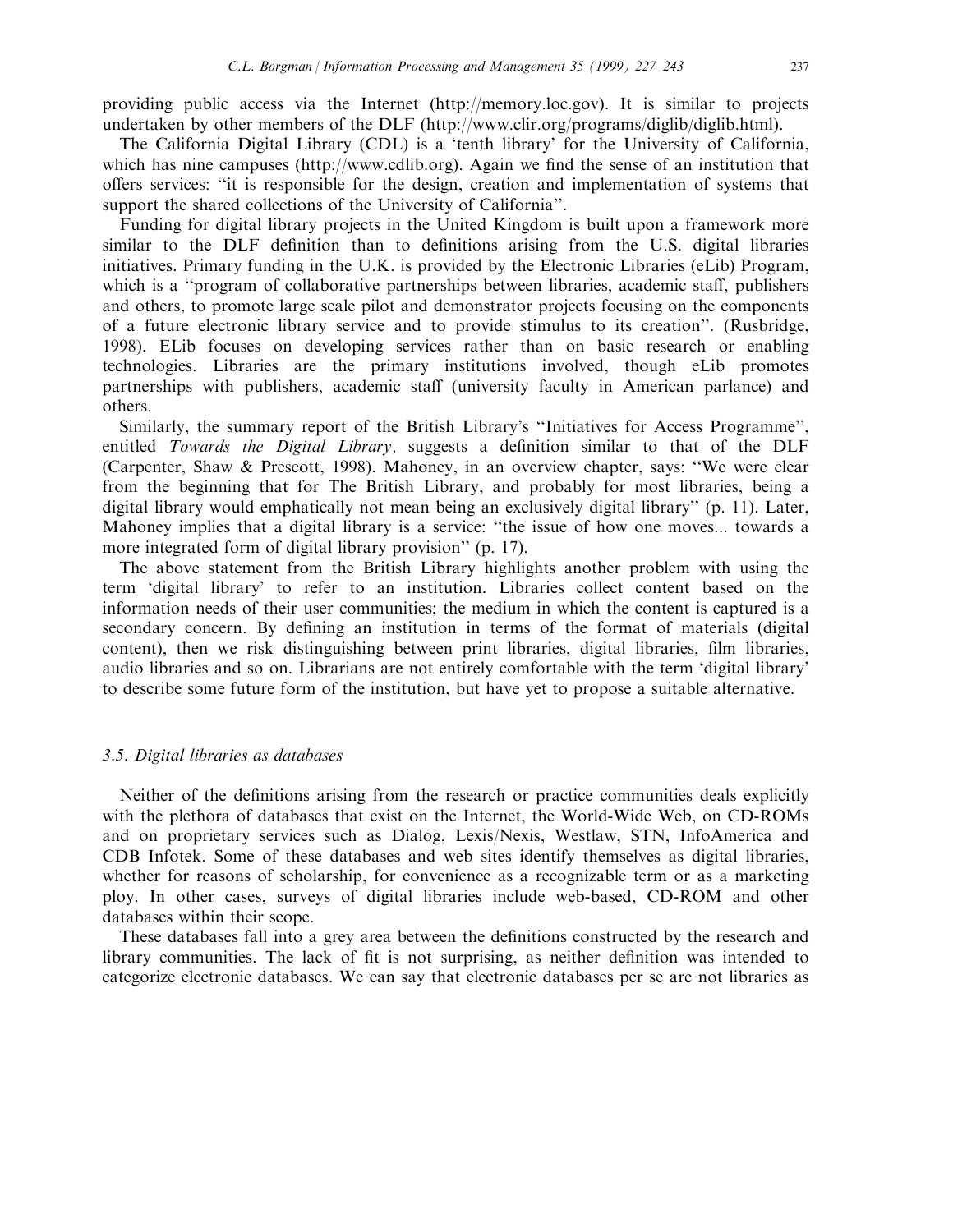institutions or services, in the sense of the DLF definition. Griffiths (1998) confronts the question of 'why the web is not a library'. Her reasons include incompleteness of content, lack of standards and validation, minimal cataloging and ineffective information retrieval. To this we add that the World-Wide Web is not an institution and is not organized on behalf of a specifiable user community. However, one of the services that digital libraries, in the DLF sense, provide is access to electronic databases.

Some portion of electronic databases on the Internet, on proprietary systems and on CD-ROMs are digital libraries in the senses defined by the research community. On a case-by-case basis we can judge the degree to which given databases are organized collections, whether they were created for a specified community and whether their capabilities are sufficient to distinguish them from other forms of information retrieval systems, for example.

### 4. Into the digital future

Despite the progress made to date, we are still in the early stages of digital libraries research and practice, under any of these definitions. Where do we go from here? Many signs point to ever greater developments and investments in networked information technologies (Lynch, 1998). In the United States, the successful Congressionally-chartered High Performance Computing and Communications program (HPCC) is succeeded by the Executive Branch's Computing, Information and Communications (CIC) research and development program (National Science and Technology Council, 1998). Research areas include 'high end computing and computation', 'large scale networking, including the Next Generation Internet Initiative', 'high confidence systems', 'human centered systems' and 'education, training and human resources'. Digital libraries research now falls under the human-centered systems program of CIC.

The U.S. is not alone in promoting the development of information and communication technologies. The Group of Seven<sup>2</sup> major industrialized nations  $(G-7)$  supports the development of a global information infrastructure (G-7 Ministerial Conference on the Information Society, 1995a, 1995b). One of the G-7 policy statements is that the GII will provide access to culturally and linguistically diverse content and thus involves digital libraries. The European Union (EU) funds and promotes a wide range of information-related research and development under Directorate-General XIII, Telecommunications, Information Market and Exploitation of Research. Many other countries have established national information infrastructure programs and associated research and development support mechanisms.

The continued expansion of information infrastructure and the penetration of information technology into more aspects of daily activities will require basic and applied research in many disciplines. Just as the frontiers of computing have moved from desktop to mobile computing

<sup>&</sup>lt;sup>2</sup> The Group of Seven nations are Canada, France, Germany, Italy, Japan, the United States and the United Kingdom.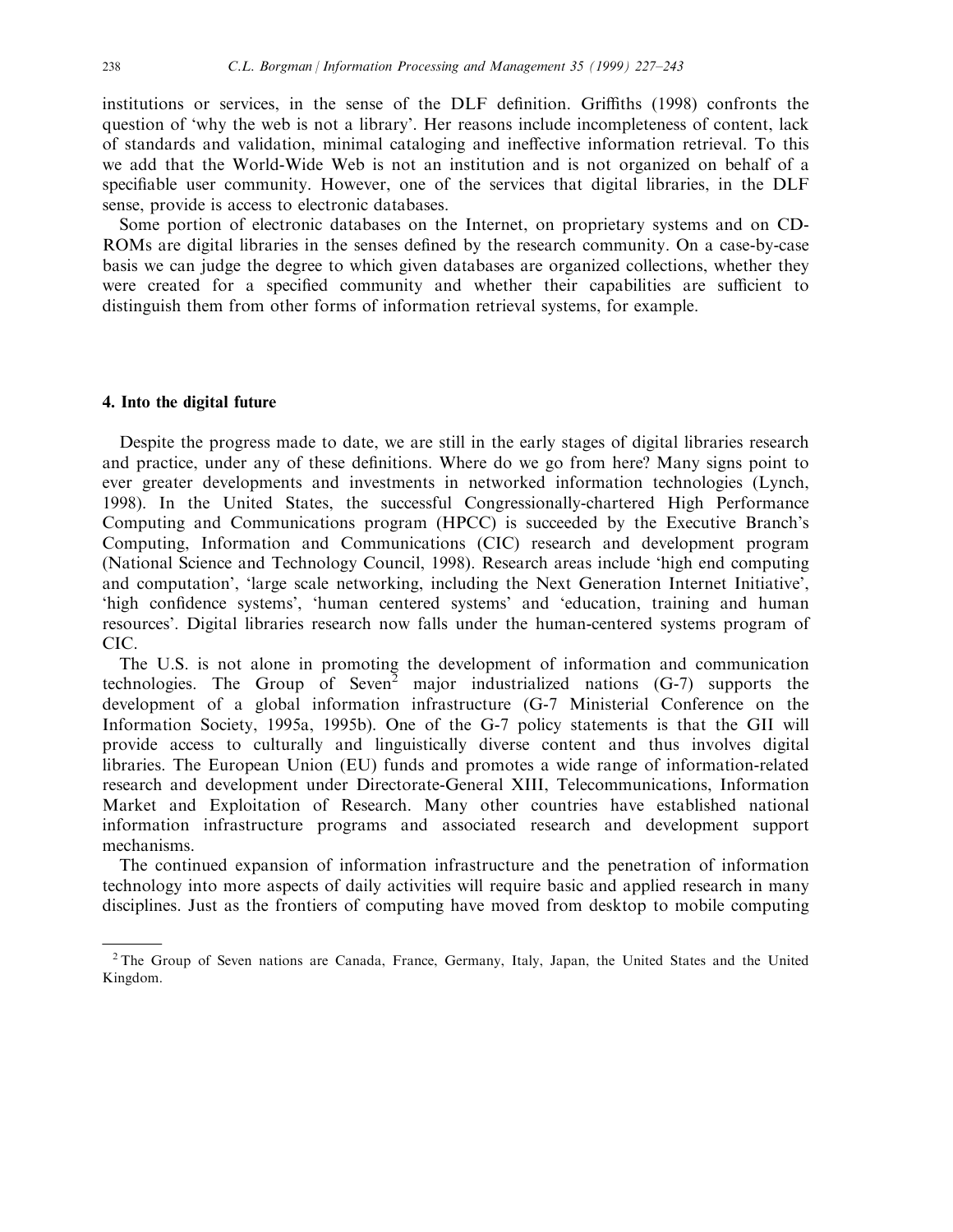to embedded systems, digital libraries are themselves becoming 'enabling technologies' for many other applications. Contributing materials to DLs is a form of electronic publishing and materials published electronically are collected, organized, preserved and disseminated electronically. Distance-independent learning requires that content be associated with instruction, hence DLs are an essential component. Software that supports computer-supported cooperative work must include a means to manage the associated work products, which is a digital library problem. And so on.

Many fundamental technical problems in digital libraries research remain to be solved. As digital libraries become more sophisticated, more practical and more embedded in other applications, the challenges of understanding their uses and users become ever more urgent. These are inherently interdisciplinary problems and will require the contribution of researchers from many backgrounds. Some of them have yet to hear the term 'digital libraries', much less recognize that their interests are relevant.

Digital libraries as institutions or services stand to benefit from research on almost all aspects of digital libraries as content, collections and communities. Research libraries and universities engaged in reinventing themselves for a digital age will need to draw upon the best research, theory and practice from a myriad of disciplines. These are urgent challenges. As Hawkins (1998) puts it, the traditional library is unsustainable in its present form.

Conversely, researchers studying many digital library problems will need partnerships with library institutions to study and test in operational settings. This is especially true of research on social, behavioral and economic aspects of digital libraries. Partnerships with other information institutions such as archives, museums and schools will be essential as well.

## 5. Summary and conclusions

Interest in digital libraries research and practice has expanded rapidly throughout the 1990s. Major funding initiatives in the U.S., U.K., European Union and elsewhere have fueled research and development. Conferences, journals and news services on digital libraries proliferate. Upon closer examination, we find that the term 'digital library' has multiple meanings. These definitions cluster around two themes. From a research perspective, digital libraries are content collected and organized on behalf of user communities. From a library practice perspective, digital libraries are institutions or organizations that provide information services in digital forms.

Definitions are formulated to serve specific purposes. The research community's definitions serve to identify and focus attention on research problems and to expand the community of interest around those problems. The library community's definitions focus on practical challenges involved in transforming library institutions and services. Hence neither the research community nor library community definitions are particularly helpful in categorizing the vast array of databases available on the Internet, on proprietary services and on CD-ROMs.

Given the rapid expansion of computer networks, distributed access to information resources, electronic publishing, distance-independent learning, electronic commerce and related technologies, vastly more research on all aspects of digital libraries is needed. Technological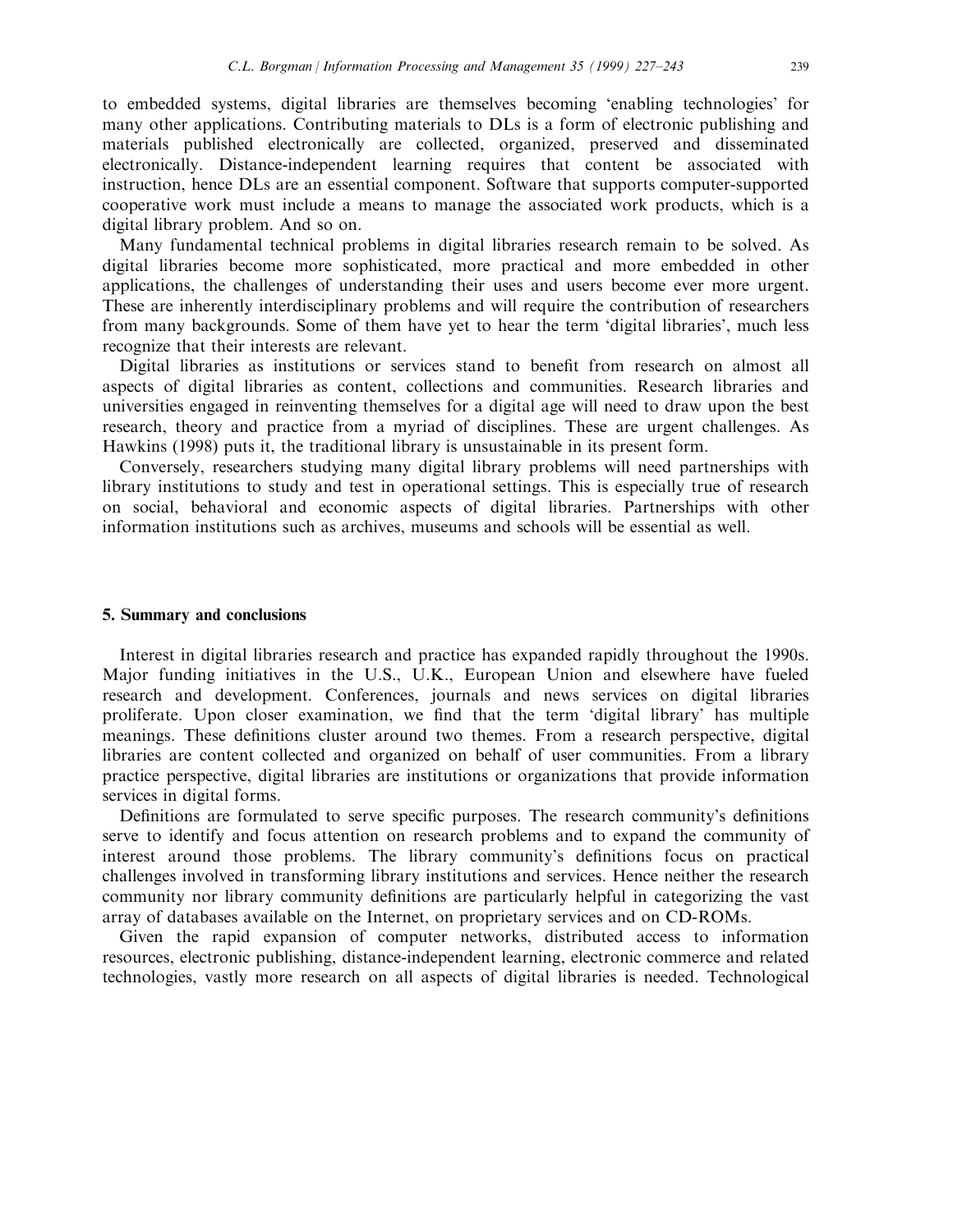developments, structural changes in the way universities are funded, escalating costs of information resources, demographics and other factors combine to make the transformation of research libraries an urgent challenge. Attention to digital libraries research and practice, under all of these definitions, will continue to increase for the foreseeable future.

In exploring these definitions, we find that the research community's definitions have evolved from a narrower view emphasizing enabling technologies to one that encompasses the social, behavioral and economic contexts in which digital libraries are used. That view also has expanded from a primary emphasis on information retrieval to include the full life cycle of creating, seeking, using, preserving and disposing of information resources. The library community has voiced the term 'digital library' for some years, but only recently has promulgated formal definitions. The working definition set forth by the Digital Libraries Federation appears to capture the senses in which practicing librarians intend the term.

At present, the term 'digital library' is being used with two distinctly different meanings. Taken together, the two definitions result in a tautology: a digital library is an institution that provides digital libraries. Both definitions are problematic because they confuse the boundaries between electronic collections and institutions. Underlying most of the research-oriented definitions is a constrained view of the nature of libraries. Yet using the term to imply the broader view favored by librarians constrains the institution by the type of content it collects.

Neither community is likely to surrender the term in favor of another. Given this inherent conflict of interest, people using the term need to define what they mean in context. The failure to define terms slows the development of theory, research and practice. It also limits the ability to communicate the scope of the area or the nature of the research and practice problems to others. While all parties need not agree on one meaning, each can be more explicit in explaining choices of terminology. Sometimes we simply may need to agree to disagree. Words do matter and will influence the success of our ventures. I hope this article will stimulate discussion of what digital libraries are and what they can be in the future.

# **Acknowledgements**

My thinking about digital libraries has evolved over many years through discussions with far more people than can be acknowledged here. Particularly influential were the many workshops and meetings related to the Digital Libraries Initiatives, the Knowledge and Distributed Intelligence Initiative, the Social Aspects of Digital Libraries workshop we conducted at UCLA, the ACM Digital Libraries and Information Retrieval conferences, and meetings of the board of the Council on Library Resources and later the Council on Library and Information Resources. This article is an outgrowth of my forthcoming book (Borgman, in press). Commentary and suggestions by Philip Agre (UCLA) and Clifford Lynch (Coalition for Networked Information) on definitional aspects of the book contributed to shaping the ideas in this article, as did comments by Tefko Saracevic on a preliminary draft submitted to COLIS 3 and comments by Gary Marchionini and Edward Fox on an earlier draft of the article. Students in my fall, 1998, Ph.D. Seminar on Information Seeking and Use discussed an earlier draft and provided critical commentary. The final draft was refined further through a presentation to the UCLA Information Studies Seminar series coordinated by Professor Agre.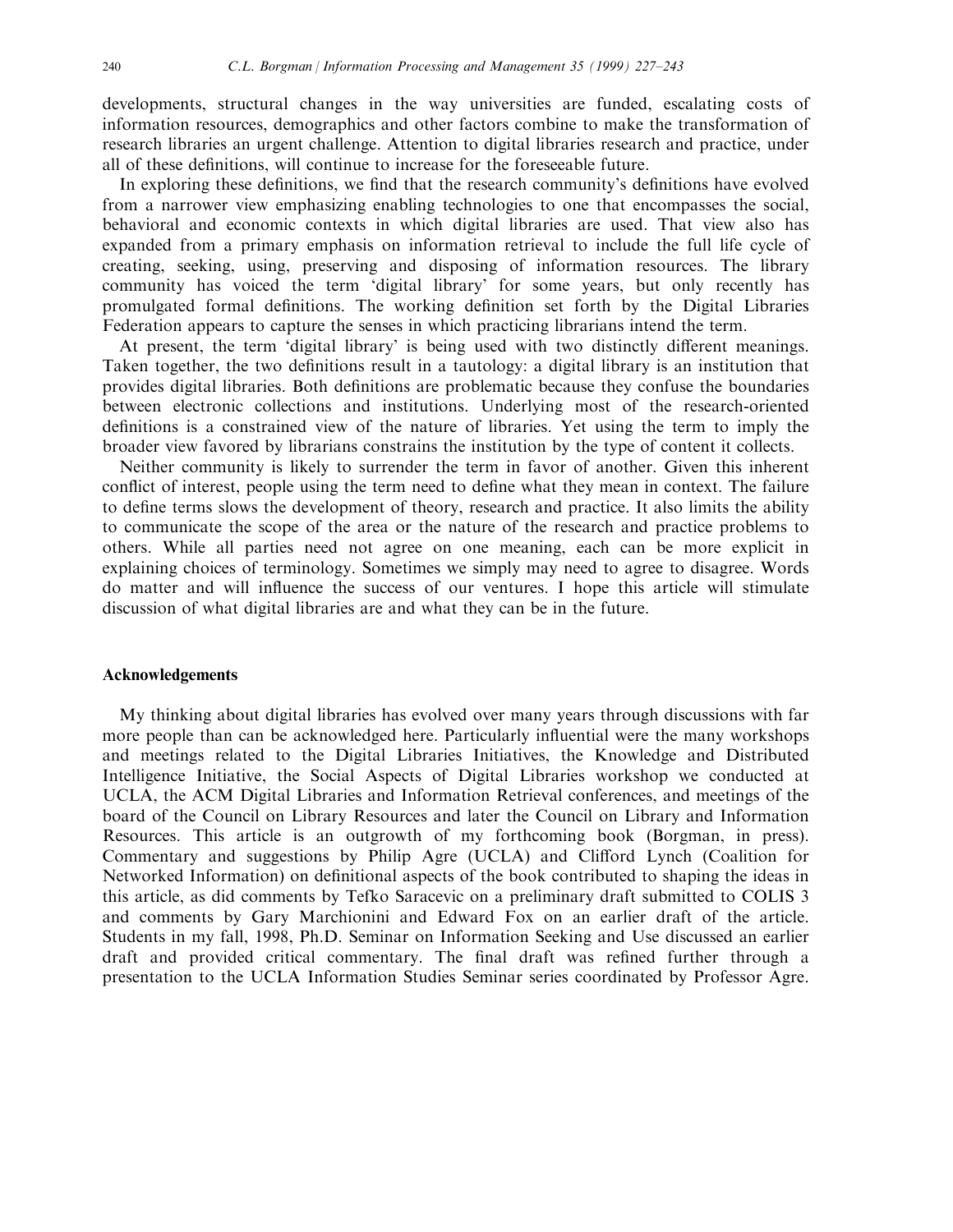Many thanks are due to my students and colleagues for exploring these issues with me. I accept credit and blame for the opinions, facts and interpretations presented here.

## **References**

- Battin, P. (1998). Leadership in a transformational age. In: B. L. Hawkins, & P. Battin, The mirage of continuity: reconfiguring academic information resources for the 21st century (pp. 260-270). Washington, DC: Council on Library and Information Resources and the Association of American Universities.
- Bishop, A. P., & Star, S. L. (1996). Social informatics for digital library use and infrastructure. In: M. E. Williams, Annual review of information science and technology, 31 (pp. 301-401). Medford, NJ: Information Today.
- Books, Bricks, & Bytes (1996). Daedalus, Journal of the American Academy of Arts and Sciences; Proceedings of the American Academy of Arts and Sciences, 125(4).
- Borgman, C. L. (in press). From Gutenberg to the global information infrastructure: access to information in the networked world. Cambridge, MA: MIT Press.
- Borgman, C. L. (1997). From acting locally to thinking globally: a brief history of library automation. Library Quarterly, 67(3), 215-249.
- Borgman, C. L., Bates, M. J., Cloonan, M. V., Efthimiadis, E. N., Gilliland-Swetland, A., Kafai, Y., Leazer, G. L., & Maddox, A. (1996). Social aspects of digital libraries. Final report to the National Science Foundation. http:// dli.grainger.uiuc.edu/national.htm.
- Carpenter, L., Shaw, S., & Prescott, A. (1998). Towards the digital library: the British library's initiatives for access programme. London: The British Library.
- Fox, E. A. (Ed.) (1993). Sourcebook on Digital Libraries: Report for the National Science Foundation, TR-93-35 (439 p.). Blacksburg, VA: VPI and SU Computer Science Department. Available by anonymous FTP from directory pub/DigitalLibrary on fox.cs.vt.edu or at http://fox.cs.vt.edu/DLSB.html.
- Fox, E. A., Akscyn, R. M., Furuta, R. K., & Leggett, J. J. (1995). Digital libraries (Special issue) (special issue). Communications of the ACM, 38(4), 22–28.
- Fox, E. A., & Marchionini, G. (1996). Proceedings of the 1st ACM International Conference on Digital Libraries. New York: Association for Computing Machinery.
- G-7 Ministerial Conference on the Information Society (1995a). Chair's conclusions http://www.ispo.cec.be/g7/ g7main.html.
- G-7 Ministerial Conference on the Information Society (1995b). Electronic libraries project http://www.ispo.cec.be/ g7/g7main.html or http://www.cec.lu.
- Graubard, S. R., & LeClerc, P. (1998). Books, bricks, and bytes: libraries in the twenty-first century. New Brunswick, NJ: Transaction Publishers.
- Greenberg, D. (1998). Camel drivers and gatecrashers: quality control in the digital research library. In: B. L. Hawkins, & P. Battin, The mirage of continuity: reconfiguring academic information resources for the 21st century (pp. 105-116). Washington, DC: Council on Library and Information Resources and the Association of American Universities.
- Griffiths, J.-M. (1998). Why the web is not a library. In: B. L. Hawkins, & P. Battin, *The mirage of continuity*: reconfiguring academic information resources for the 21st century (pp. 229–246). Washington, DC: Council on Library and Information Resources and the Association of American Universities.
- Hawkins, B. L. (1998). The unsustainability of the traditional library and the threat to higher education. In: B. L. Hawkins, & P. Battin, The mirage of continuity: reconfiguring academic information resources for the 21st century (pp. 129-153). Washington, DC: Council on Library and Information Resources and the Association of American Universities.
- Hawkins, B. L., & Battin, P. (1998). The mirage of continuity: reconfiguring academic information resources for the 21st century. Washington, DC: Council on Library and Information Resources and the Association of American Universities.

Keller, M. A. (1998). Libraries in the digital future. Science, 281, 1461-1462.

Lehmann, K.-D. (1996). Making the transitory permanent: the intellectual heritage in a digitized world of knowl-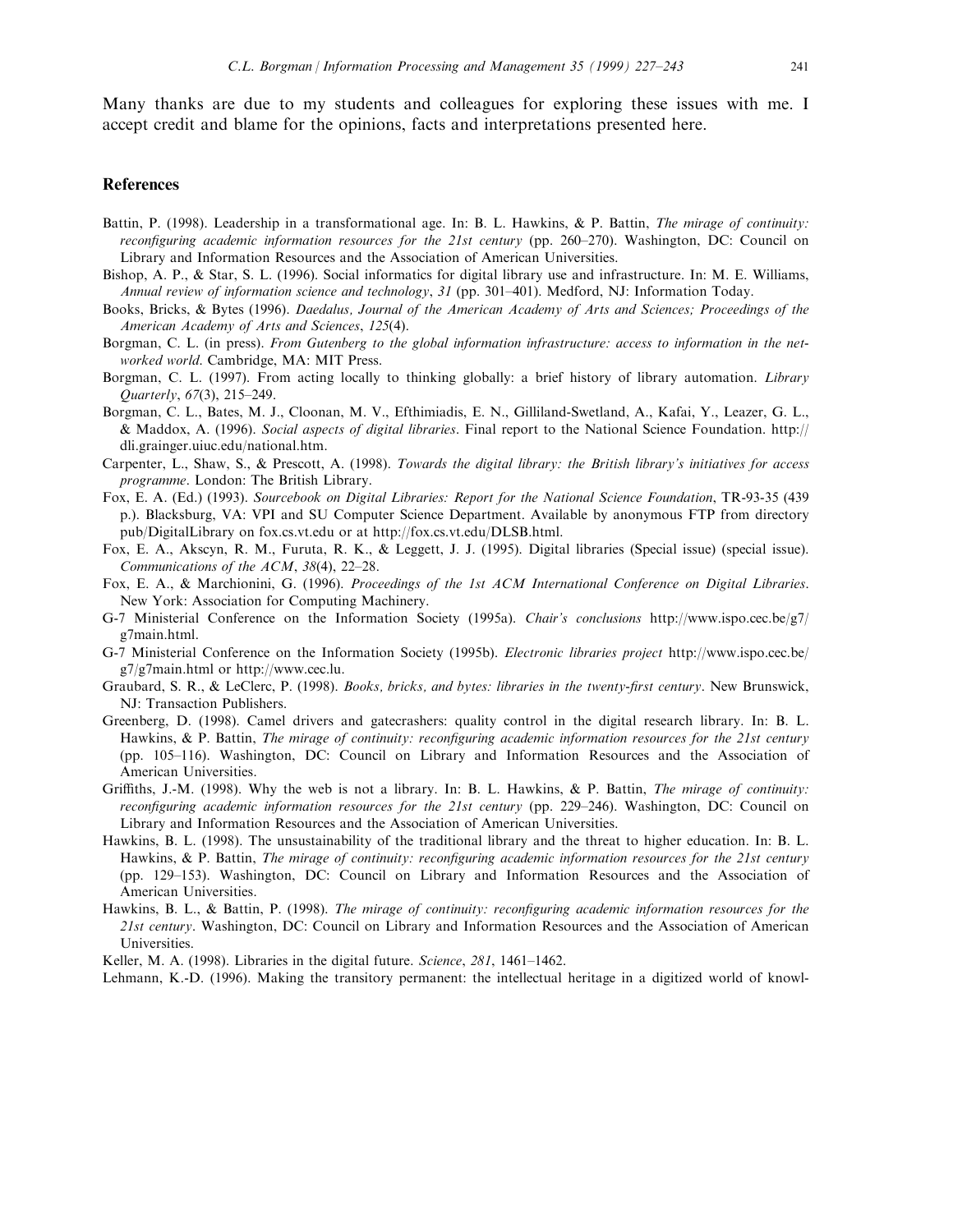edge. In Books, bricks and bytes. Daedalus, Journal of the American Academy of Arts and Sciences; Proceedings of the American Academy of Arts and Sciences, 125(4), 307-330. Republished in S. R. Graubard, & P. LeClerc (Eds.) (1998). Books, bricks, and bytes: libraries in the twenty-first century. New Brunswick, NJ: Transaction Publishers.

- Lesk, M. E. (1997). Practical digital libraries: books, bytes, and bucks. San Francisco: Morgan Kaufman.
- Lesk, M., Fox, E., & McGill, M. (1991). A national electronic science, engineering, and technology library Reprinted in Fox (1993).
- Levy, D. M., & Marshall, C. C. (1995). Going digital: a look at the assumptions underlying digital libraries. Communications of the ACM, 38(4), 77-84.
- Lucier, R. E. (1995). Building a digital library for the health sciences: information space complementing information place. Bulletin of the Medical Library Association, 83(3), 346–350.
- Lyman, P. (1996). What is a digital library? Technology, intellectual property, and the public interest. In Books, bricks, and bytes. Daedalus, Journal of the American Academy of Arts and Sciences; Proceedings of the American Academy of Arts and Sciences, 125(4), 1–33. Republished in S. R. Graubard and P. LeClerc (Eds.) (1998). Books, bricks, and bytes: libraries in the twenty-first century. New Brunswick, NJ: Transaction Publishers.
- Lynch, C. A. (1993). Accessibility and integrity of networked information collections (Background Paper No. BP-TCT-109). Washington: Office of Technology Assessment.
- Lynch, C. (1998). The evolving Internet: applications and network service infrastructure. Journal of the American Society for Information Science, 49(11), 961-972.
- Lynch, C., & Garcia-Molina, H. (1995). Interoperability, scaling, and the digital libraries research agenda http:// www.hpcc.gov/reports/reports-nco/iita-dlw/main.html.
- National Science Foundation (1993). Research on digital libraries, NSF 93-141. A joint initiative of: National Science Foundation Computer and Information Science and Engineering Directorate, Advanced Research Projects Agency, Computing Systems Technology Office and the Software And Intelligent Systems Technology Office and the National Aeronautics and Space Administration. Washington, DC: National Science Foundation.
- National Science Foundation (1998). Digital libraries initiative: phase II. Call for proposals. Arlington, VA: National Science Foundation http://www.nsf.gov/pubs/1998/nsf9863/nsf9863.htm.
- National Science and Technology Council, Committee on Technology, & Subcommittee on Computing, Information, and Communications R&D (1998). Networked computing for the 21st Century. Supplement to the *President's FY 1999 Budget.* Washington, DC: Office of Science and Technology Policy.
- Odlyzko, A. M. (1995). Tragic loss or good riddance? The impending demise of traditional scholarly journals. International Journal of Human-Computer Studies, 42, 71-122.
- Odlyzko, A. M. (1997). Silicon dreams and silicon bricks: the continuing evolution of libraries. Library Trends,  $46(1), 152-167.$
- Office of Science and Technology Policy, Federal Coordinating Council for Science, Engineering, and Technology, & Committee on Physical, Mathematics, and Engineering Sciences (1994). High performance computing and communications: toward a national information infrastructure. Washington, DC: Executive Office of the President, Office of Science and Technology Policy.
- ((1998). April 22–24, Santa Barbara, CA) Proceedings of the IEEE International Forum on Research and Technology Advances in Digital Libraries (ADL '98). Los Alamitos, CA: IEEE Computer Society.
- Rusbridge, C. (1998). Electronic Libraries Programme. Talk presented at IEEE International Forum on Research and Technology Advances in Digital Libraries (ADL '98), April 22-24, Santa Barbara, CA. Los Alamitos, CA: IEEE Computer Society.
- Schatz, B. R. (1997). Information retrieval in digital libraries: bringing search to the Internet. Science, 275(N5298),  $327 - 334.$
- Waters, D. J. (1998). What are digital libraries? CLIR (Council on Library and Information Resources) Issues, No. 4. http://www.clir.org/pubs/issues/issues04.html.
- Waters, D. J. (1998b). Steps toward a system of digital preservation: some technological, political, and economic considerations. In: B. L. Hawkins, & P. Battin, The mirage of continuity: reconfiguring academic information resources for the 21st century (pp. 193–206). Washington, DC: Council on Library and Information Resources and the Association of American Universities.